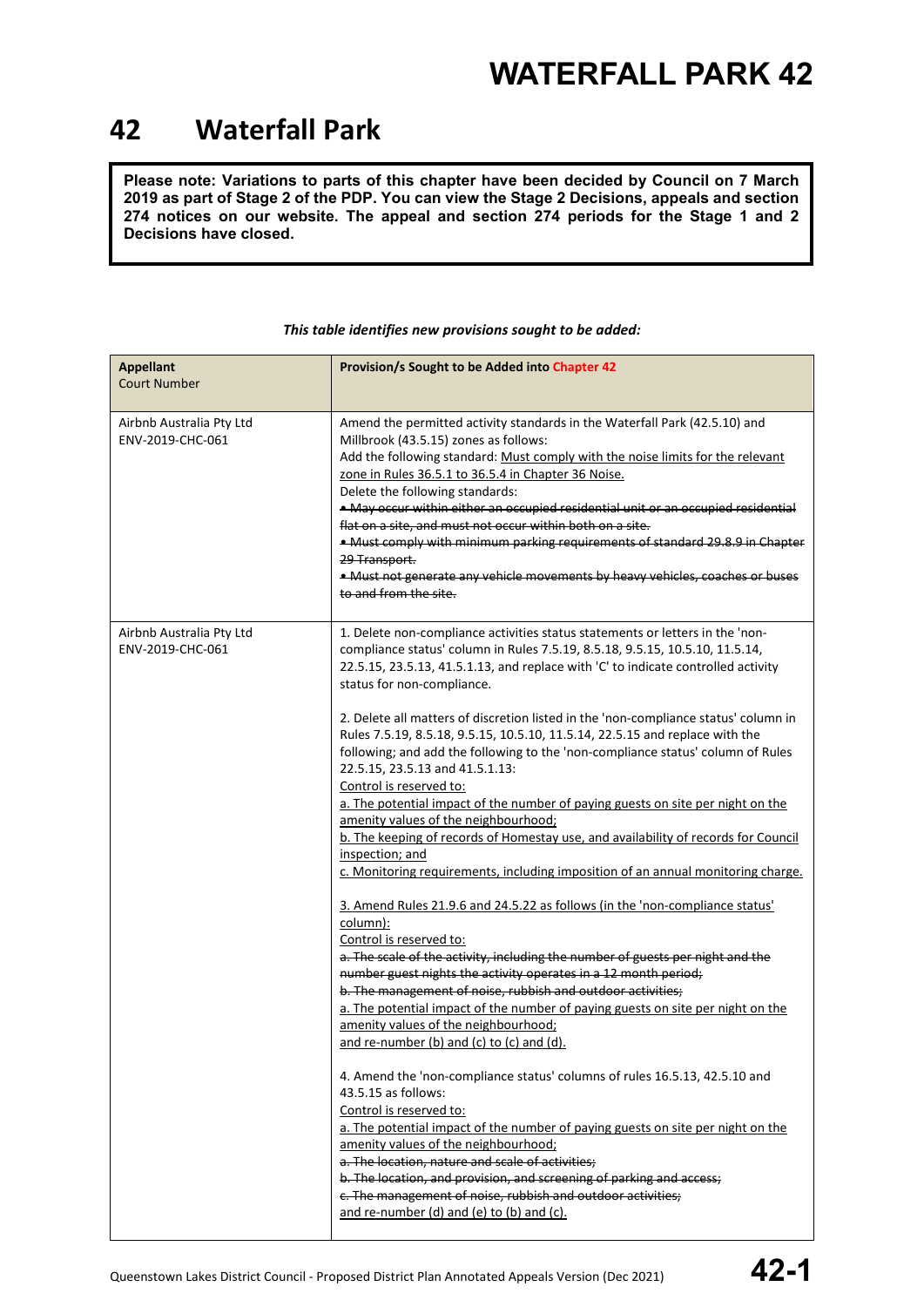| Airbnb Australia Pty Ltd<br>ENV-2019-CHC-061 | Amend the permitted activity standards for RVAs in the Waterfall (42.5.9)<br>and Millbrook (43.5.14) zones as set out below:<br>. Must be limited to one residential unit or residential flat per site - not<br>exceeding a cumulative total of 179 nights occupation by paying guests<br>on a site per 12 month period.<br>• Must not generate any vehicle movements by heavy vehicles, coaches<br>or buses to and from the site.<br>. Must comply with the noise limits for the relevant zone in Rules 36.5.1<br>to 36.5.4 in Chapter 36 Noise.<br>. Where the RVA involves construction of a new residential dwelling, the<br>RVA mMust comply with the minimum parking requirements for a<br>residential unit and/or residential flat (whichever is used for the<br>residential visitor accommodation activity) in Chapter 29 Transport.<br>• Smoke alarms must be provided in accordance with clause 5 of the<br>Residential Tenancies (Smoke Alarms and Insulation) Regulations 2016.                                                                                                                                                                                                                                                                                                                                                                                                                                                                                                                                                                                                                                                                                                                                                                                                                                                                                                                                                                                                                            |
|----------------------------------------------|------------------------------------------------------------------------------------------------------------------------------------------------------------------------------------------------------------------------------------------------------------------------------------------------------------------------------------------------------------------------------------------------------------------------------------------------------------------------------------------------------------------------------------------------------------------------------------------------------------------------------------------------------------------------------------------------------------------------------------------------------------------------------------------------------------------------------------------------------------------------------------------------------------------------------------------------------------------------------------------------------------------------------------------------------------------------------------------------------------------------------------------------------------------------------------------------------------------------------------------------------------------------------------------------------------------------------------------------------------------------------------------------------------------------------------------------------------------------------------------------------------------------------------------------------------------------------------------------------------------------------------------------------------------------------------------------------------------------------------------------------------------------------------------------------------------------------------------------------------------------------------------------------------------------------------------------------------------------------------------------------------------------|
| Airbnb Australia Pty Ltd<br>ENV-2019-CHC-061 | 1. For Rules 7.5.18; 8.5.17; 9.5.14; 10.5.9; 11.5.13:<br>a. delete all text within the 'non-compliance status' column except for the<br>following two matters (which have different numbering for each rule):<br>"The keeping of records of RVA use, and availability of records for Council<br>inspection; and<br>Monitoring requirements, including imposition of an annual monitoring charge."<br>b. Insert into the 'non-compliance status' column, above the two remaining<br>matters<br>- 'C' (to indicate controlled activity status).<br>- the statement "Control is reserved to:"<br>- the following new matter of control: "The location and provision of parking and<br>access for the construction of new residential dwellings to be used for RVA"<br>2. For Rules 16.5.12; 21.9.5; 24.5.20; 42.5.9; 43.5.14, within the 'non-compliance<br>status' column, make the following changes:<br>a. delete all matters of control, except the following two (which have different<br>numbering for each rule):<br>"The keeping of records of RVA use, and availability of records for Council<br>inspection; and<br>Monitoring requirements, including imposition of an annual monitoring charge."<br>b. add the following new matter of control: "The location and provision of parking<br>and access for the construction of new residential dwellings to be used for RVA"<br>3. For Rules 22.5.14; 23.5.12; 41.5.1.12, within the 'non-compliance status'<br>column, make the following changes:<br>a. delete "D" and replace with "C" (to indicate controlled activity status).<br>b. Add the following text: "Control is reserved to:"<br>c. Add the following matters of control:<br>a. The location and provision of parking and access for the construction of new<br>residential dwellings to be used for RVA;<br>b. The keeping of records of RVA use, and availability of records for Council<br>inspection; and<br>c. Monitoring requirements, including imposition of an annual monitoring charge. |

#### $42.1$ **Purpose**

The purpose of the Waterfall Park Zone is to provide for the development of a visitor resort comprising a range of visitor, residential and recreational facilities, sympathetic to the natural setting. The site lies within a high quality scenic environment adjacent to the Millbrook Resort Zone.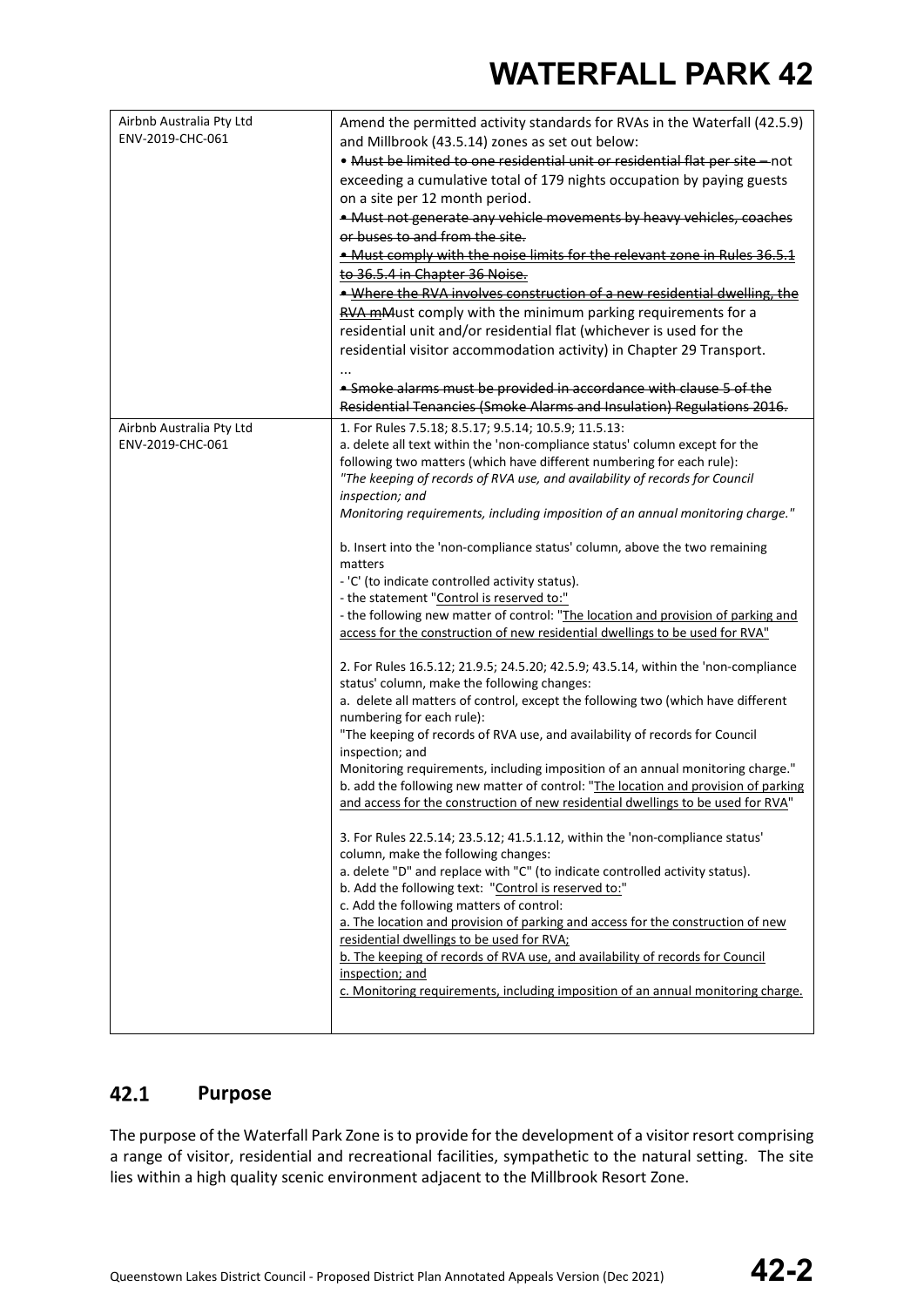In terms of natural features the focus of the site is the waterfall located towards the centre of the site. The existing recreational areas and amphitheatre are located adjacent to the waterfall and continue along part of Mill Creek. Development limits are imposed in the zone given its scenic and environmental qualities. Development shall conserve and enhance the natural and scenic values contained within the property and its setting.

#### $42.2$ **Objectives and Policies**

 $42.2.1$ **Objective – Visitor, residential and recreation facilities and activities developed in an integrated manner with particular regard for the natural and scenic values of the setting.** 

### **Policies**

- 42.2.1.1 Ensure that the external appearance of buildings and other structures are appropriate to the location with particular regard to the site's natural and scenic values.
- 42.2.1.2 Require all development to be located in accordance with the Structure Plan.
- $42.2.1.3$ Protect and enhance the important natural features on the site.
- $42.2.2$ **Objective – Development avoids adverse effects on Mill Creek and ecological values.**

### **Policies**

- 42.2.2.1 Ensure sewage disposal, water supply and refuse disposal services are provided so as not to adversely impact on water or other environmental qualities on or off the site.
- 42.2.2.2 Protect and enhance Mill creek as an important brown trout spawning habitat.

#### **Other Provisions and Rules**  $42.3$

#### $42.3.1$ **District Wide**

Attention is drawn to the following District Wide chapters.

| 1 Introduction          | 2 Definitions                                                      | 3 Strategic Direction                        |
|-------------------------|--------------------------------------------------------------------|----------------------------------------------|
| 4 Urban Development     | 5 Tangata Whenua                                                   | 6<br>Rural<br>Landscapes<br>and<br>Character |
| 25 Earthworks           | 26 Historic Heritage                                               | 27 Subdivision                               |
| 28 Natural Hazards      | 29 Transport                                                       | 30 Energy and Utilities                      |
| 31 Signs                | 32 Protected Trees                                                 | 33 Indigenous Vegetation                     |
| 43 Wilding Exotic Trees | 35<br>and<br>Activities<br>Temporary<br><b>Relocated Buildings</b> | 36 Noise                                     |
| 37 Designations         | Plan<br><b>District</b><br>web<br>mapping<br>application           |                                              |

#### $42.3.2$ **Interpreting and Applying the Rules**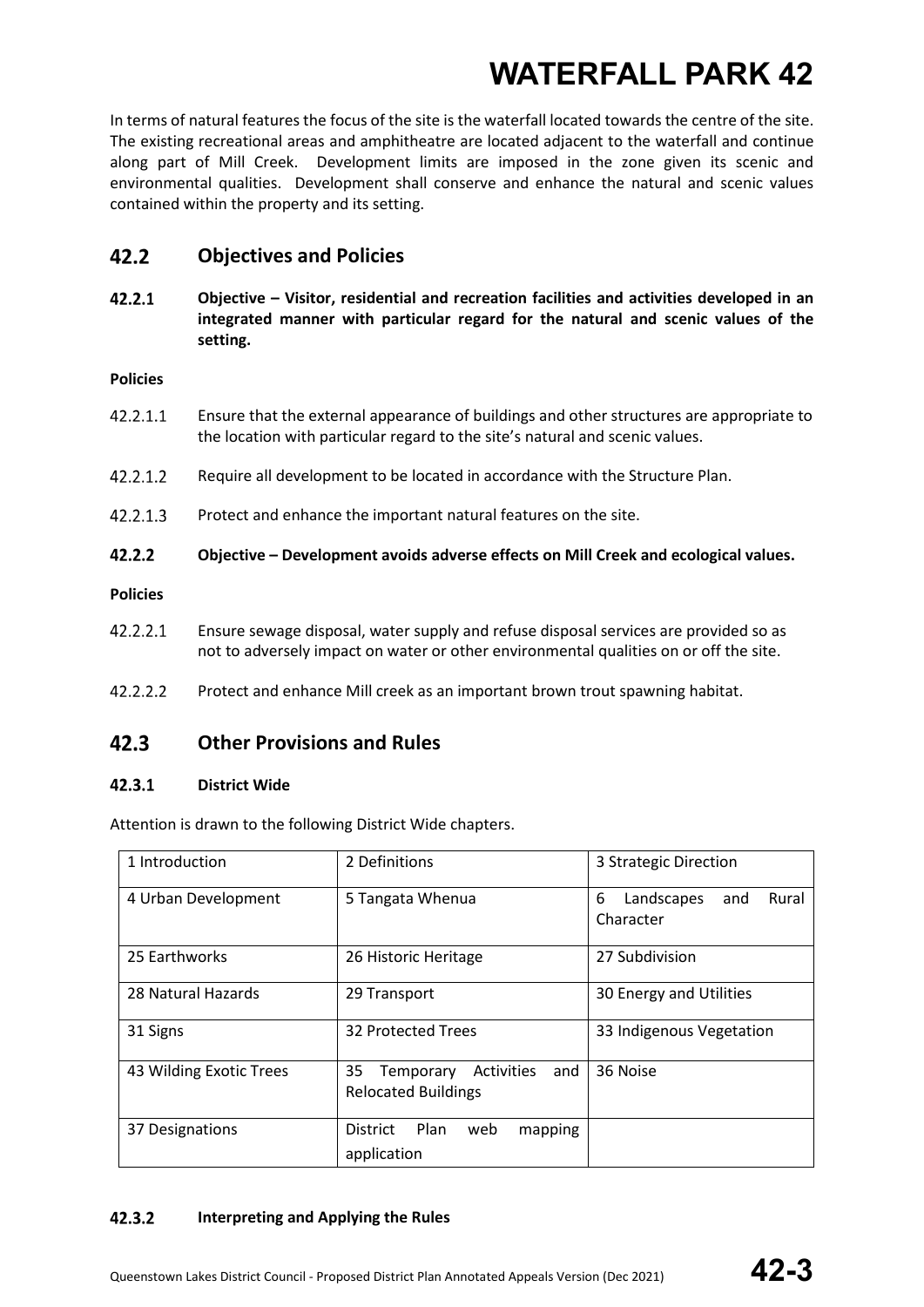- 42.3.2.1 A permitted activity must comply with all the rules listed in the activity and standards tables, and any relevant district wide rules.
- 42.3.2.2 Where an activity does not comply with a Standard listed in the Standards table, the activity status identified by the Non-Compliance Status column shall apply. Where an activity breaches more than one Standard, the most restrictive status shall apply to the Activity.

| 42.3.2.3 | The following abbreviations are used within this Chapter. |
|----------|-----------------------------------------------------------|
|----------|-----------------------------------------------------------|

|           | Permitted                       |    | Controlled    |
|-----------|---------------------------------|----|---------------|
| <b>RD</b> | <b>Restricted Discretionary</b> |    | Discretionary |
| <b>NC</b> | Non Complying                   | PR | Prohibited    |

#### 42.4 **Rules - Activities**

|        | <b>Activity</b><br><b>Activities located in the Waterfall Park Zone</b>                                                                                                                               |              |
|--------|-------------------------------------------------------------------------------------------------------------------------------------------------------------------------------------------------------|--------------|
| 42.4.1 | Activities which are not listed in this table, except for Plantation Forestry where<br>the Resource Management (National Environmental Standard for Plantation<br>Forestry) Regulation 2017 prevails. | <b>NC</b>    |
| 42.4.2 | In the Residences Area (R) of the Structure Plan<br><b>Dwelling, Residential Unit</b>                                                                                                                 | P            |
| 42.4.3 | Dwelling, Residential Unit, Residential Flat not otherwise identified                                                                                                                                 | D            |
| 42.4.4 | In all Structure Plan Activity Areas                                                                                                                                                                  | $\mathsf{C}$ |
|        | Recreation Facilities (noting that in areas shown as O/P on the Structure Plan<br>recreation facilities shall not include buildings or structures)                                                    |              |
|        | Administration activities for administering and servicing of other facilities within<br>the zone, including storage, maintenance and depot facilities                                                 |              |
|        | Structures for the retention of water (not located within a waterbody)                                                                                                                                |              |
|        | Control is reserved:                                                                                                                                                                                  |              |
|        | a. general:                                                                                                                                                                                           |              |
|        | i.<br>location and external appearance of buildings;                                                                                                                                                  |              |
|        | setback from roads;<br>ii.                                                                                                                                                                            |              |
|        | setback from internal boundaries;<br>iii.                                                                                                                                                             |              |
|        | vehicle access and street layout;<br>iv.                                                                                                                                                              |              |
|        | outdoor living space;<br>v.                                                                                                                                                                           |              |
|        | street scene including landscaping;<br>vi.                                                                                                                                                            |              |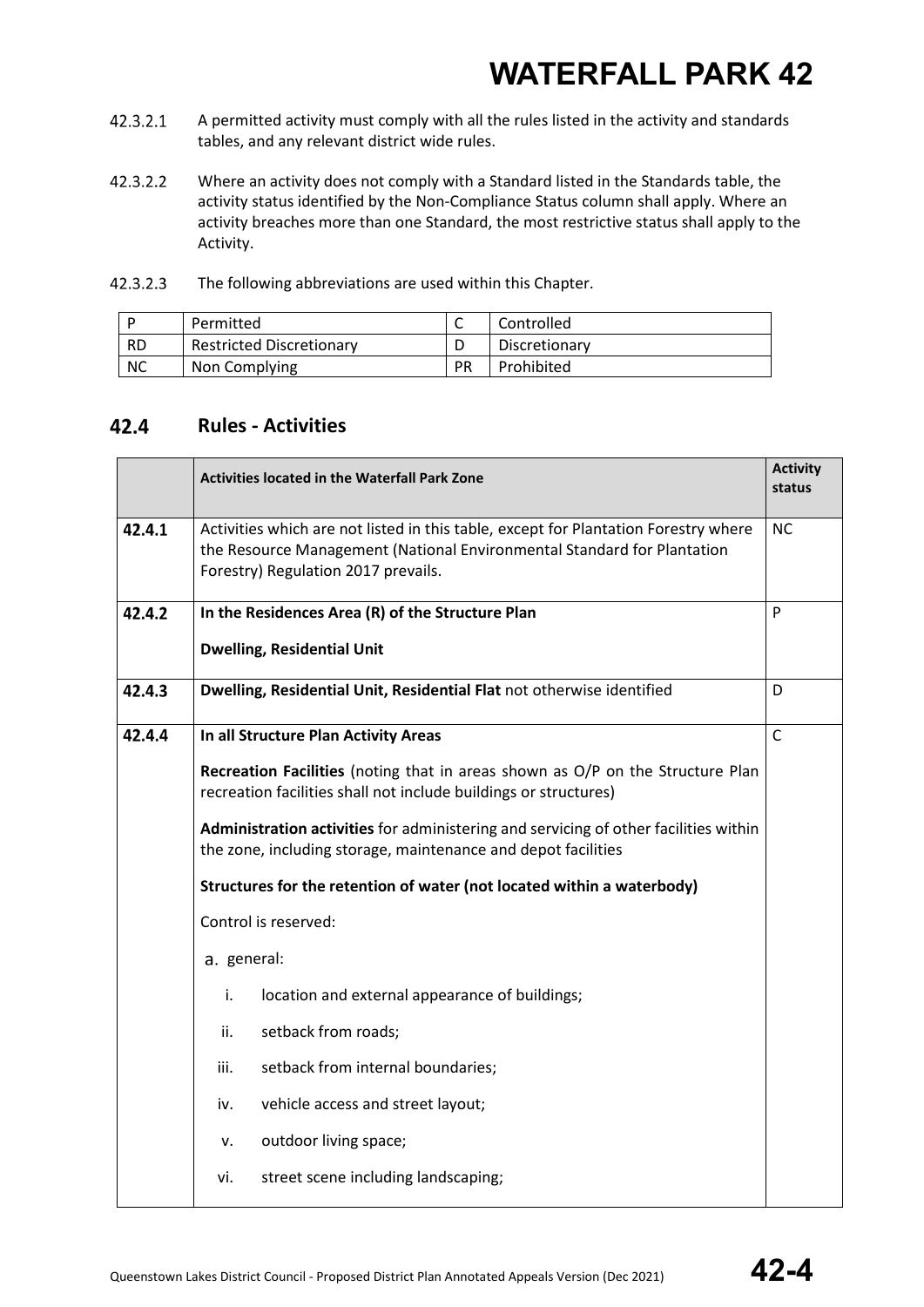|        | <b>Activities located in the Waterfall Park Zone</b>                                                                                         | <b>Activity</b><br>status |
|--------|----------------------------------------------------------------------------------------------------------------------------------------------|---------------------------|
|        | enhancement of ecological and natural values;<br>vii.                                                                                        |                           |
|        | viii.<br>provision for internal walkways, cycle ways and pedestrian linkages; and                                                            |                           |
|        | noise.<br>ix.                                                                                                                                |                           |
|        | b. natural hazards where the proposal results in an increase in gross floor area:                                                            |                           |
|        | the nature and degree of risk the hazard(s) pose to people and property;<br>i.                                                               |                           |
|        | whether the proposal will alter the risk to any site; and<br>ii.                                                                             |                           |
|        | iii.<br>the extent to which such risk can be avoided or sufficiently mitigated.                                                              |                           |
| 42.4.5 | In all Structure Plan Activity Areas (except for the Open Space, Landscaping and<br><b>Passive Recreation Activity Area O/P)</b>             | C                         |
|        | <b>Buildings</b>                                                                                                                             |                           |
|        | Control is reserved:                                                                                                                         |                           |
|        | a. the external appearance of the building and coherence with surrounding<br>buildings;                                                      |                           |
|        | b. natural hazards where the proposal results in an increase in gross floor area:                                                            |                           |
|        | the nature and degree of risk the hazard(s) pose to people and property;<br>i.                                                               |                           |
|        | whether the proposal will alter the risk to any site; and<br>ii.                                                                             |                           |
|        | the extent to which such risk can be avoided or sufficiently mitigated.<br>iii.                                                              |                           |
| 42.4.6 | In the Village Area (V) of the Structure Plan:                                                                                               | $\mathsf{C}$              |
|        | <b>Visitor Accommodation</b>                                                                                                                 |                           |
|        | Licenced Premises integrated with Visitor Accommodation                                                                                      |                           |
|        | Theatres, conference, cultural and resort facilities and office and administration<br>activities that are ancillary to Visitor Accommodation |                           |
|        | Community Activities (limited to creches and other child care facilities integrated<br>with Visitor Accommodation)                           |                           |
|        | <b>Educational Facilities</b>                                                                                                                |                           |
|        | Control is reserved to all:                                                                                                                  |                           |
|        | a. general:                                                                                                                                  |                           |
|        | location and external appearance of buildings;<br>х.                                                                                         |                           |
|        | setback from roads;<br>xi.                                                                                                                   |                           |
|        | setback from internal boundaries;<br>xii.                                                                                                    |                           |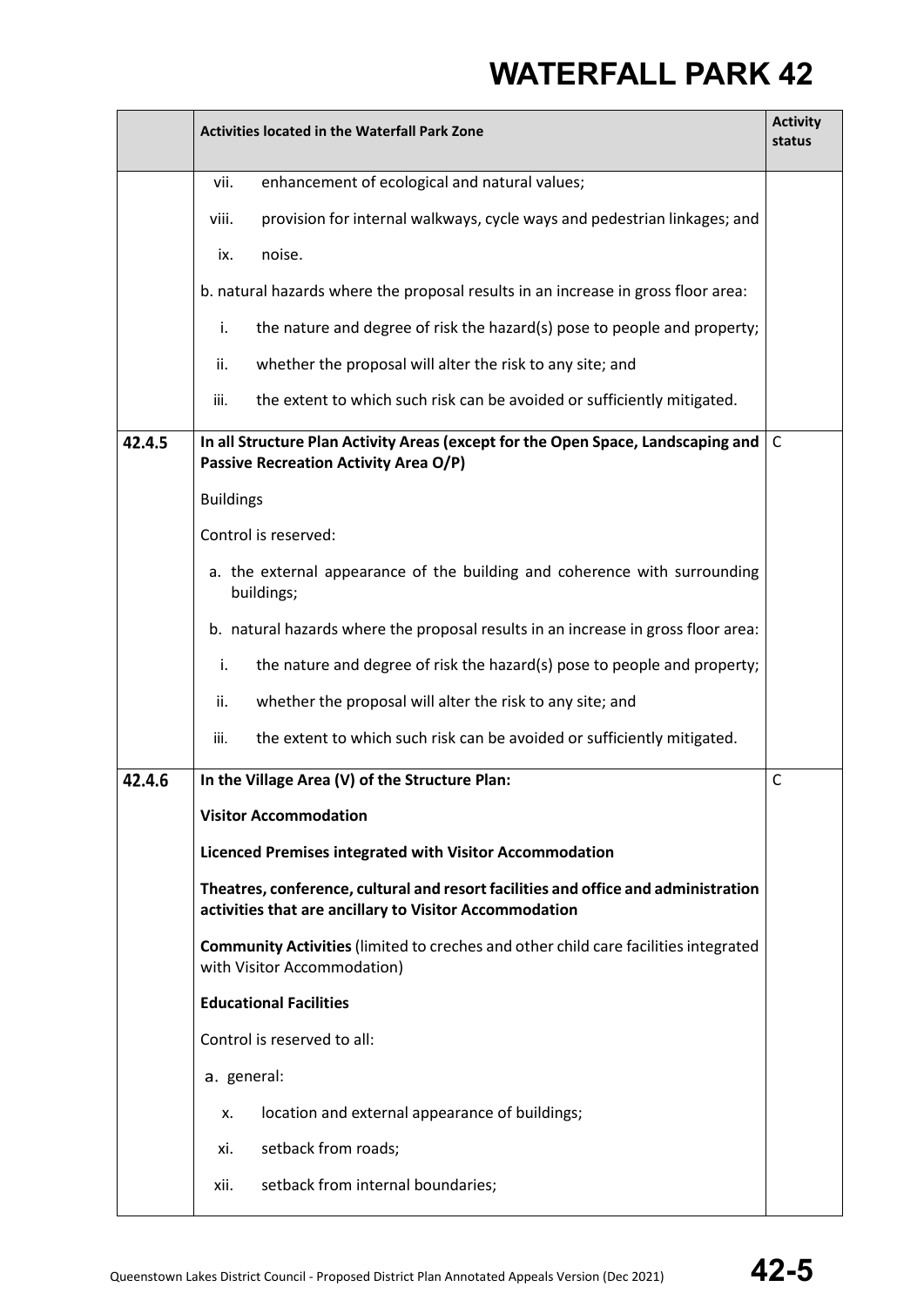|         | <b>Activities located in the Waterfall Park Zone</b>                                                                                                                                                                                                                                                              |           |
|---------|-------------------------------------------------------------------------------------------------------------------------------------------------------------------------------------------------------------------------------------------------------------------------------------------------------------------|-----------|
|         | xiii.<br>vehicle access and street layout;                                                                                                                                                                                                                                                                        |           |
|         | outdoor living space;<br>xiv.                                                                                                                                                                                                                                                                                     |           |
|         | street scene including landscaping;<br>XV.                                                                                                                                                                                                                                                                        |           |
|         | enhancement of ecological and natural values;<br>xvi.                                                                                                                                                                                                                                                             |           |
|         | provision for internal walkways, cycle ways and pedestrian linkages; and<br>xvii.                                                                                                                                                                                                                                 |           |
|         | noise.<br>xviii.                                                                                                                                                                                                                                                                                                  |           |
|         | b. natural hazards where the proposal results in an increase in gross floor area:                                                                                                                                                                                                                                 |           |
|         | the nature and degree of risk the hazard(s) pose to people and property;<br>i.                                                                                                                                                                                                                                    |           |
|         | whether the proposal will alter the risk to any site; and<br>ii.                                                                                                                                                                                                                                                  |           |
|         | iii.<br>the extent to which such risk can be avoided or sufficiently mitigated.                                                                                                                                                                                                                                   |           |
| 42.4.7  | Licenced Premises not otherwise identified                                                                                                                                                                                                                                                                        | PR        |
| 42.4.8  | Manufacturing and/or product assembling activities                                                                                                                                                                                                                                                                | PR        |
| 42.4.9  | <b>Fish or meat processing</b>                                                                                                                                                                                                                                                                                    | PR        |
| 42.4.10 | Fibreglassing, sheet metal work, bottle or scrap storage, motorbody building or<br>wrecking, fish or meat processing (excluding that which is ancillary to a retail<br>premises such as a butcher, fishmonger or supermarket), or any activity<br>requiring an Offensive Trade Licence under the Health Act 1956. | PR        |
| 42.4.11 | <b>Factory Farming</b>                                                                                                                                                                                                                                                                                            | <b>PR</b> |
| 42.4.12 | Any activity requiring an Offensive Trade Licence under the Health Act 1956                                                                                                                                                                                                                                       | <b>PR</b> |
| 42.4.13 | In the Residences Area (R) of the Structure Plan                                                                                                                                                                                                                                                                  | P         |
|         | <b>Residential Visitor Accommodation and Homestays</b>                                                                                                                                                                                                                                                            |           |

#### 42.5 **Rules - Standards**

|        | Standards for activities located in the Waterfall Park Zone                                        | <b>Non-compliance Status</b> |
|--------|----------------------------------------------------------------------------------------------------|------------------------------|
| 42.5.1 | <b>Setbacks</b>                                                                                    | D                            |
|        | No building or structure shall be located closer than 6m<br>to the Zone boundary, and in addition: |                              |
|        | No building shall be located closer than 7m to Mill Creek.                                         |                              |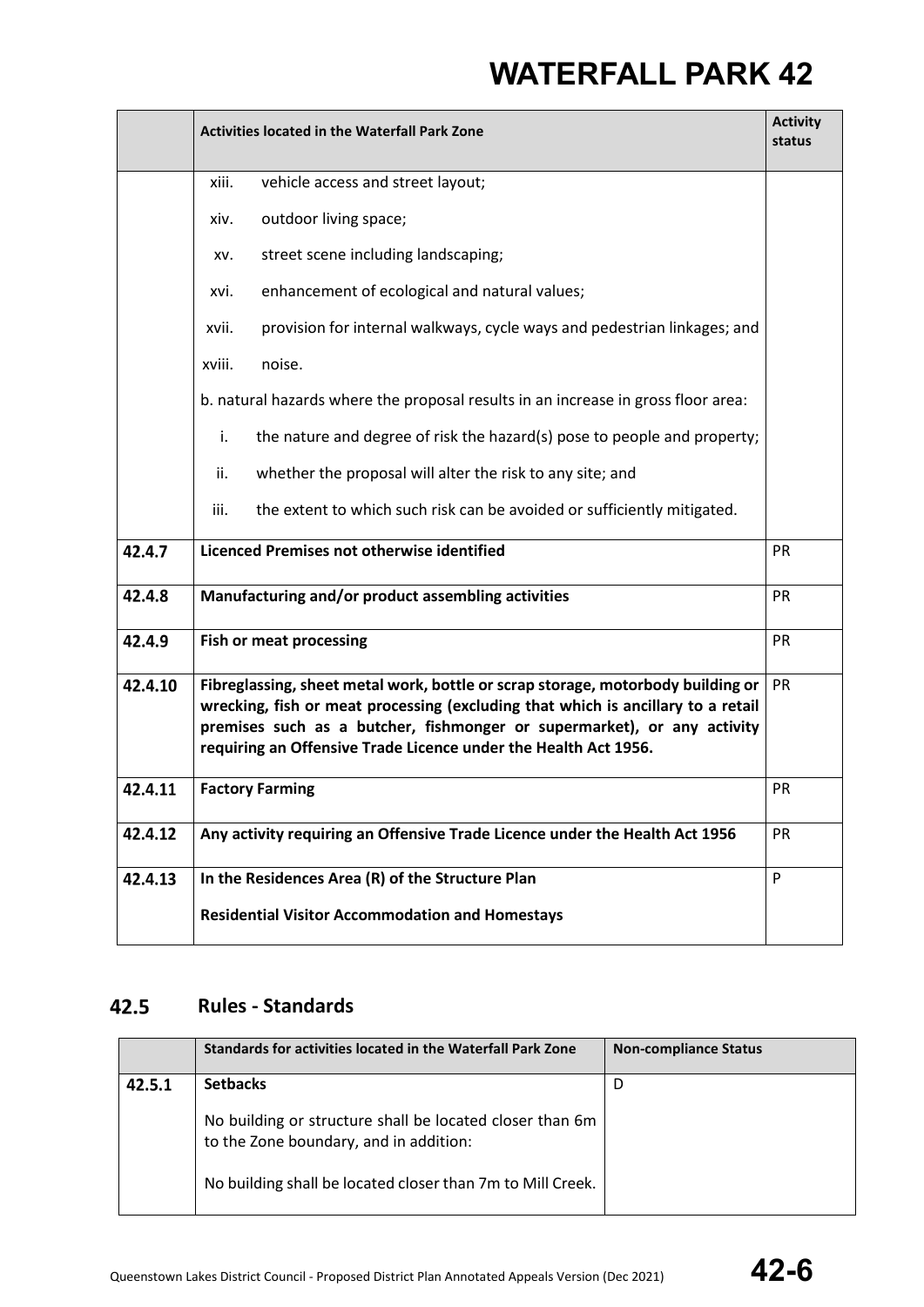|        | Standards for activities located in the Waterfall Park Zone                                                                                                                                                        |                                                                                                                                                                                                                             | <b>Non-compliance Status</b> |
|--------|--------------------------------------------------------------------------------------------------------------------------------------------------------------------------------------------------------------------|-----------------------------------------------------------------------------------------------------------------------------------------------------------------------------------------------------------------------------|------------------------------|
| 42.5.2 | <b>Residential Capacity</b>                                                                                                                                                                                        |                                                                                                                                                                                                                             | <b>NC</b>                    |
|        |                                                                                                                                                                                                                    | In the Waterfall Park Zone the maximum number of<br>residential units shall be limited to 100.                                                                                                                              |                              |
| 42.5.3 | <b>Building Height</b>                                                                                                                                                                                             |                                                                                                                                                                                                                             | <b>NC</b>                    |
|        |                                                                                                                                                                                                                    | The maximum height of buildings shall be:                                                                                                                                                                                   |                              |
|        | visitor<br>а.<br>integrated                                                                                                                                                                                        | (including<br>facilities<br>accommodation,<br>with<br>ancillary<br>Visitor<br>and<br>to<br>Accommodation) - 8 m;                                                                                                            |                              |
|        |                                                                                                                                                                                                                    | b. residential buildings - 8m;                                                                                                                                                                                              |                              |
|        |                                                                                                                                                                                                                    | c. all other buildings and structures - 4m.                                                                                                                                                                                 |                              |
| 42.5.4 |                                                                                                                                                                                                                    | Glare shall comply with all of the following:                                                                                                                                                                               | <b>NC</b>                    |
|        | 42.5.4.1                                                                                                                                                                                                           | All fixed lighting shall be directed away<br>from adjacent roads and properties, and so<br>as to limit effects on the night sky.                                                                                            |                              |
|        | 42.5.4.2                                                                                                                                                                                                           | Any building or fence constructed or clad in<br>metal, or material with reflective surfaces<br>shall be painted or otherwise coated with a<br>non-reflective finish.                                                        |                              |
|        | 42.5.4.3                                                                                                                                                                                                           | No activity shall result in a greater than 3.0<br>lux spill, horizontal and vertical, of light<br>onto any property located outside of the<br>Zone, measured at any point inside the<br>boundary of the adjoining property. |                              |
| 42.5.5 |                                                                                                                                                                                                                    | <b>Maximum Total Site Coverage</b>                                                                                                                                                                                          | <b>NC</b>                    |
|        | The maximum site coverage shall not exceed 5% of the<br>total area of the Zone. For the purposes of this Rule, site<br>coverage excludes bridges and roads and parking areas.                                      |                                                                                                                                                                                                                             |                              |
| 42.5.6 | <b>Fire Fighting</b>                                                                                                                                                                                               |                                                                                                                                                                                                                             | <b>NC</b>                    |
|        | A fire fighting reserve of water shall be maintained of a<br>capacity sufficient to service the Zone. The storage shall<br>meet the New Zealand Fire Service Firefighting Water<br>Supplies Code of Practice 2008. |                                                                                                                                                                                                                             |                              |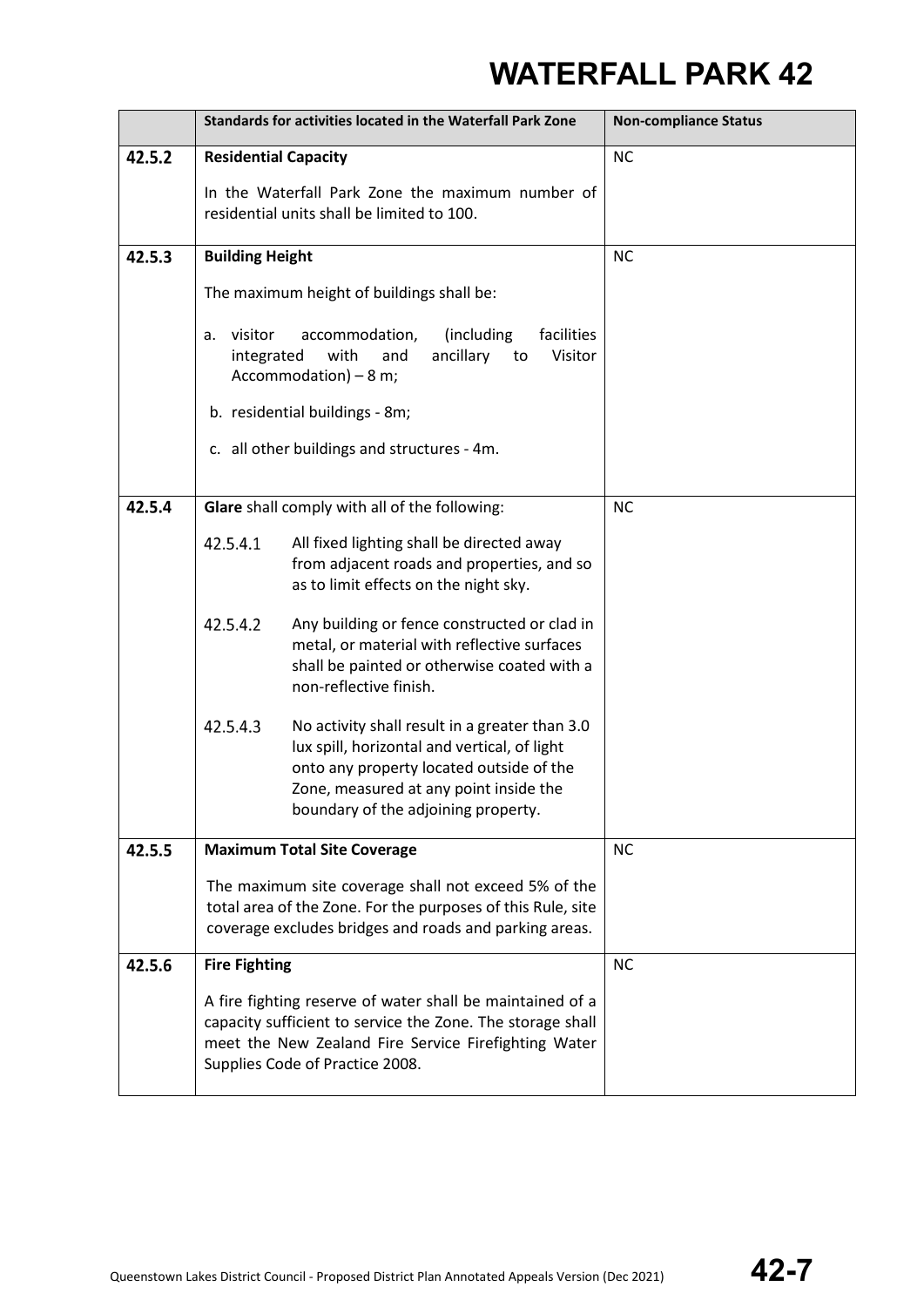|        | Standards for activities located in the Waterfall Park Zone                                                    | <b>Non-compliance Status</b> |
|--------|----------------------------------------------------------------------------------------------------------------|------------------------------|
| 42.5.7 | <b>Atmospheric Emissions</b>                                                                                   | <b>NC</b>                    |
|        | There shall be no indoor solid fuel fires, except for:                                                         |                              |
|        | feature open fireplaces in the clubhouse and other<br>a.<br>communal buildings including bars and restaurants. |                              |
|        | Note – Council bylaws and Regional Plan rules may also<br>apply to indoor and outdoor fires.                   |                              |
| 42.5.8 | <b>Retail sales</b>                                                                                            | <b>NC</b>                    |
|        | No goods shall be displayed, sold or offered for sale from<br>a site except:                                   |                              |
|        | a. goods grown, reared or produced on the site;                                                                |                              |
|        | b. within those areas of the Structure Plan identified<br>as the Village Centre.                               |                              |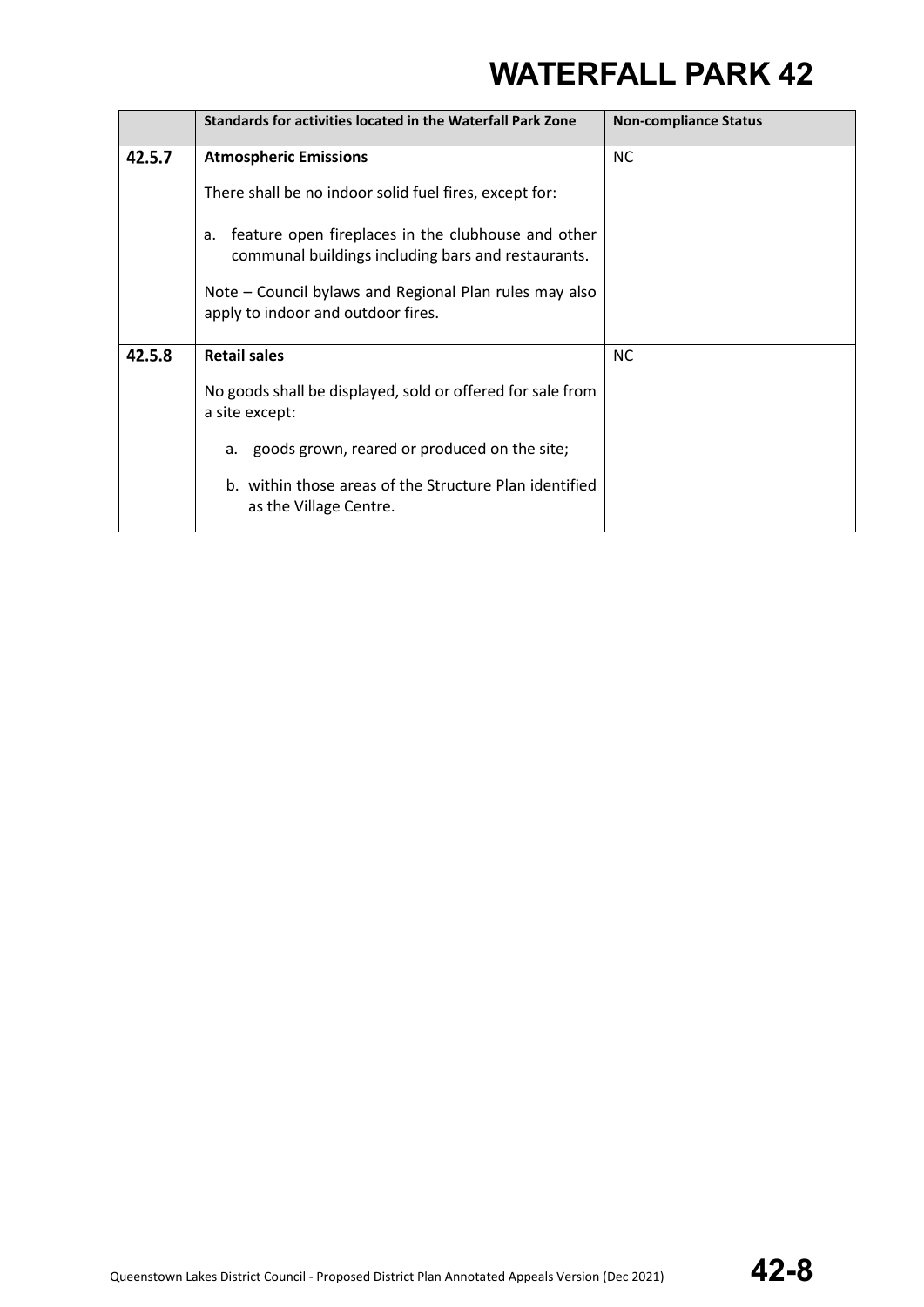|        | Standards for activities located in the Waterfall Park Zone                                                                                                                                        |                                                                                                                                                                  |                                                                                                                                                              | <b>Non-compliance Status</b>                                                   |
|--------|----------------------------------------------------------------------------------------------------------------------------------------------------------------------------------------------------|------------------------------------------------------------------------------------------------------------------------------------------------------------------|--------------------------------------------------------------------------------------------------------------------------------------------------------------|--------------------------------------------------------------------------------|
| 42.5.9 | <b>Residential Visitor Accommodation</b>                                                                                                                                                           |                                                                                                                                                                  |                                                                                                                                                              | $\mathsf C$                                                                    |
|        |                                                                                                                                                                                                    | 42.5.9.1 Must be limited to one residential unit or<br>residential flat per site not exceeding a<br>cumulative total of 179 nights occupation by                 |                                                                                                                                                              | Control is reserved to:<br>a. The location, nature and<br>scale of activities; |
|        |                                                                                                                                                                                                    | paying guests on a site per 12 month period.<br>42.5.9.2 Must not generate any vehicle movements by<br>heavy vehicles, coaches or buses to and from the<br>site. |                                                                                                                                                              | b. The location, provision, and<br>screening of parking and<br>access;         |
|        |                                                                                                                                                                                                    | 42.5.9.3 The Council must be notified in writing prior to<br>the commencement of a Residential Visitor<br>Accommodation activity.                                |                                                                                                                                                              | c. The management of noise,<br>rubbish and outdoor<br>activities;              |
|        |                                                                                                                                                                                                    | and the number of guests staying per night, and                                                                                                                  | 42.5.9.4 Up to date records of the Residential Visitor<br>Accommodation activity must be kept, including<br>a record of the date and duration of guest stays |                                                                                |
|        |                                                                                                                                                                                                    | in a form that can be made available for<br>inspection by the Council at 24 hours' notice.                                                                       |                                                                                                                                                              | e. Health and safety provisions<br>in relation to guests;                      |
|        |                                                                                                                                                                                                    | 42.5.9.5 Smoke alarms must be provided in accordance<br>with clause 5 of the Residential Tenancies<br>(Smoke Alarms and Insulation) Regulations                  |                                                                                                                                                              | f. Guest management and<br>complaints procedures;                              |
|        | 2016.<br>Note: The Council may request that records are made<br>available to the Council for inspection at 24 hours' notice,<br>in order to monitor compliance with rules 42.5.9.1 to<br>42.5.9.5. |                                                                                                                                                                  | g. The keeping of records of<br>RVA use, and availability of<br>records for Council<br>inspection; and                                                       |                                                                                |
|        |                                                                                                                                                                                                    |                                                                                                                                                                  | h. Monitoring requirements,<br>including imposition of an<br>annual monitoring charge.                                                                       |                                                                                |
|        |                                                                                                                                                                                                    | Rule 42.5.9 and relief sought                                                                                                                                    | <b>Appellant</b><br>Court<br><b>Number</b>                                                                                                                   |                                                                                |
|        | Rule 42.5.9                                                                                                                                                                                        | <b>Residential Visitor Accommodation</b>                                                                                                                         | Wayfare<br>Group Ltd<br>ENV-2019-                                                                                                                            |                                                                                |
|        |                                                                                                                                                                                                    | 42.5.9.2 Must not generate any vehicle<br>movements by heavy vehicles, coaches or buses to<br>and from the site.                                                 | CHC-076                                                                                                                                                      |                                                                                |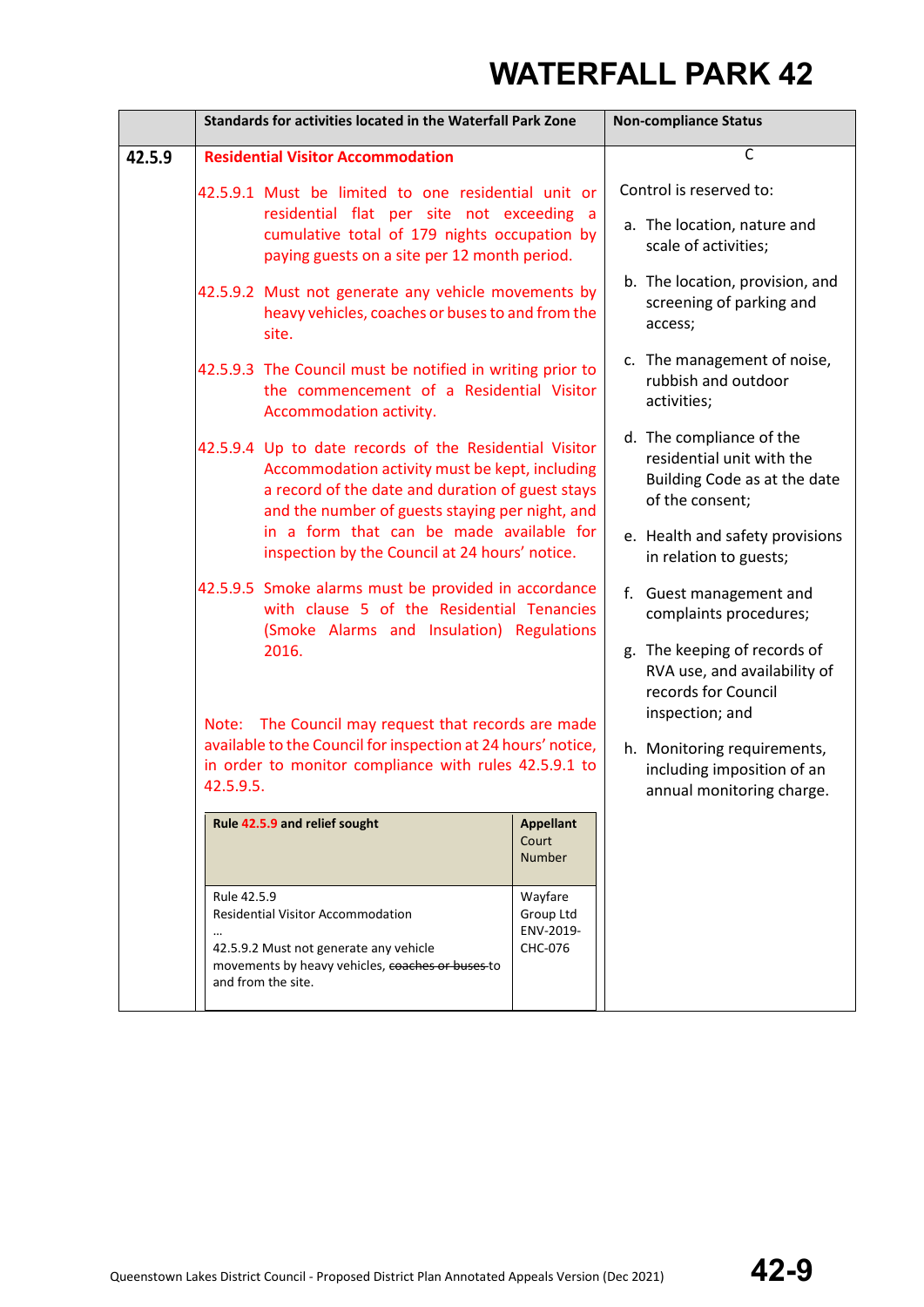|         | Standards for activities located in the Waterfall Park Zone                                                                                                                                                                                                                                                                                                                                                                                                                                                                                        |                                              | <b>Non-compliance Status</b>                                                                                                                                                                          |
|---------|----------------------------------------------------------------------------------------------------------------------------------------------------------------------------------------------------------------------------------------------------------------------------------------------------------------------------------------------------------------------------------------------------------------------------------------------------------------------------------------------------------------------------------------------------|----------------------------------------------|-------------------------------------------------------------------------------------------------------------------------------------------------------------------------------------------------------|
| 42.5.10 | <b>Homestay</b>                                                                                                                                                                                                                                                                                                                                                                                                                                                                                                                                    |                                              | $\mathsf{C}$                                                                                                                                                                                          |
|         | 42.5.10.1 May occur within either an occupied<br>residential unit or an occupied residential<br>flat on a site, and must not occur within both<br>on a site.                                                                                                                                                                                                                                                                                                                                                                                       |                                              | Control is reserved to:<br>a. The location, nature and<br>scale of activities;<br>b. The location, provision, and<br>screening of parking and                                                         |
|         | 42.5.10.2 Must not exceed 5 paying guests on a site<br>per night.                                                                                                                                                                                                                                                                                                                                                                                                                                                                                  |                                              | access;<br>c. The management of noise,                                                                                                                                                                |
|         | 42.5.10.3 Must comply with minimum parking<br>29 Transport.                                                                                                                                                                                                                                                                                                                                                                                                                                                                                        | requirements of standard 29.8.9 in Chapter   |                                                                                                                                                                                                       |
|         | 42.5.10.4 Must not generate any vehicle movements by<br>heavy vehicles, coaches or buses to and from<br>the site.                                                                                                                                                                                                                                                                                                                                                                                                                                  |                                              | d. The keeping of records of<br>Homestay use, and<br>availability of records for<br>Council inspection; and<br>e. Monitoring requirements,<br>including imposition of an<br>annual monitoring charge. |
|         | 42.5.10.5 The Council must be notified in writing prior to<br>the commencement of a Homestay activity.<br>42.5.10.6 Up to date records of the Homestay activity<br>must be kept, including a record of the<br>number of guests staying per night, and in a<br>form that can be made available for<br>inspection by the Council at 24 hours' notice.<br>Note: The Council may request that records are made<br>available to the Council for inspection at 24 hours'<br>notice, in order to monitor compliance with rules<br>42.5.10.1 to 42.5.10.6. |                                              |                                                                                                                                                                                                       |
|         |                                                                                                                                                                                                                                                                                                                                                                                                                                                                                                                                                    |                                              |                                                                                                                                                                                                       |
|         |                                                                                                                                                                                                                                                                                                                                                                                                                                                                                                                                                    |                                              |                                                                                                                                                                                                       |
|         | Rule 42.5.10 and relief sought                                                                                                                                                                                                                                                                                                                                                                                                                                                                                                                     | <b>Appellant</b><br>Court<br><b>Number</b>   |                                                                                                                                                                                                       |
|         | Rule 42.5.10<br>Homestay<br>42.5.10.4 Must not generate any vehicle<br>movements by heavy vehicles, coaches or buses to<br>and from the site.                                                                                                                                                                                                                                                                                                                                                                                                      | Wayfare<br>Group Ltd<br>ENV-2019-<br>CHC-076 |                                                                                                                                                                                                       |
|         |                                                                                                                                                                                                                                                                                                                                                                                                                                                                                                                                                    |                                              |                                                                                                                                                                                                       |

#### **Rules - Non-Notification of Applications** 42.6

### 42.6.1 **All applications for Controlled activities and Restricted Discretionary shall not require the written consent of other persons and shall not be notified or limited-notified.**